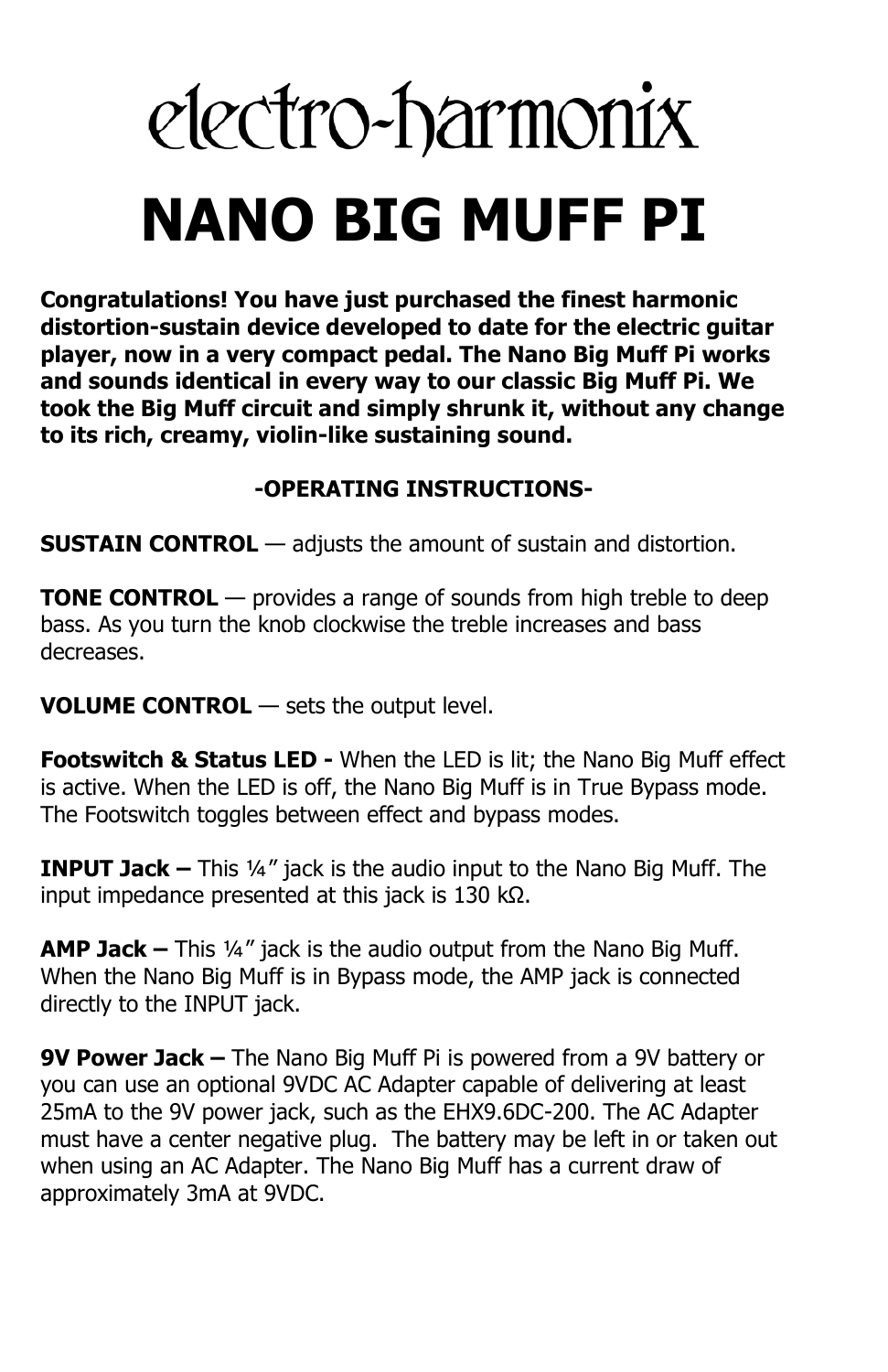Email: electroharmonixuk@virginmedia.com

This warranty gives a purchaser specific legal rights. A purchaser may have even greater rights depending upon the laws of the jurisdiction within which the product was purchased.

To hear demos on all EHX pedals visit us on the web at **www.ehx.com** Email us at **info@ehx.com**